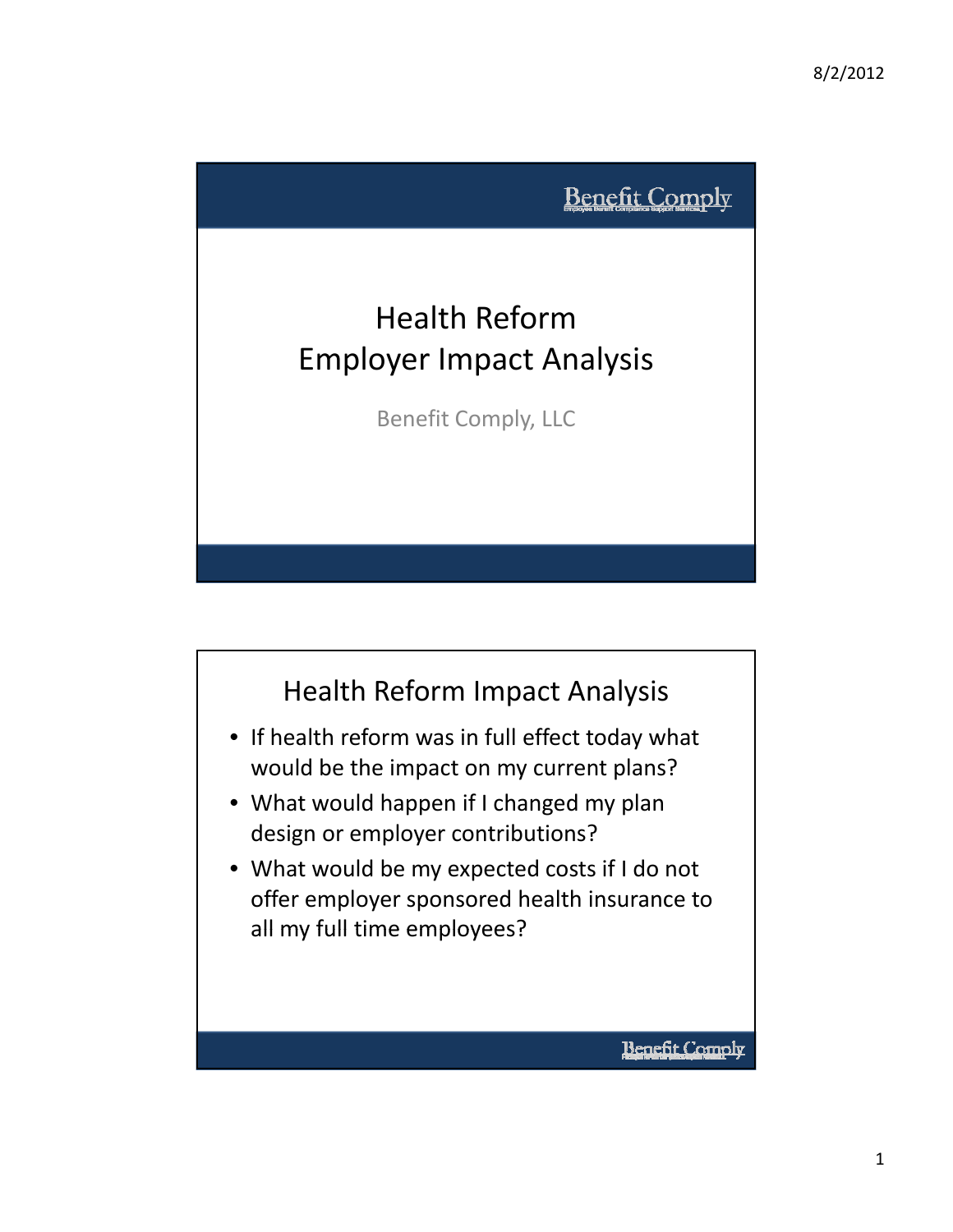

- Measures financial impact to employer of various health reform provisions
	- Employer penalties
	- Full time eligibility requirements
	- Medicaid eligibility expansion and premium payment program
	- Free‐choice vouchers
	- Compares financial impact of employer not offering qualifying coverage to full‐time employees

```
Benefit Comply
```
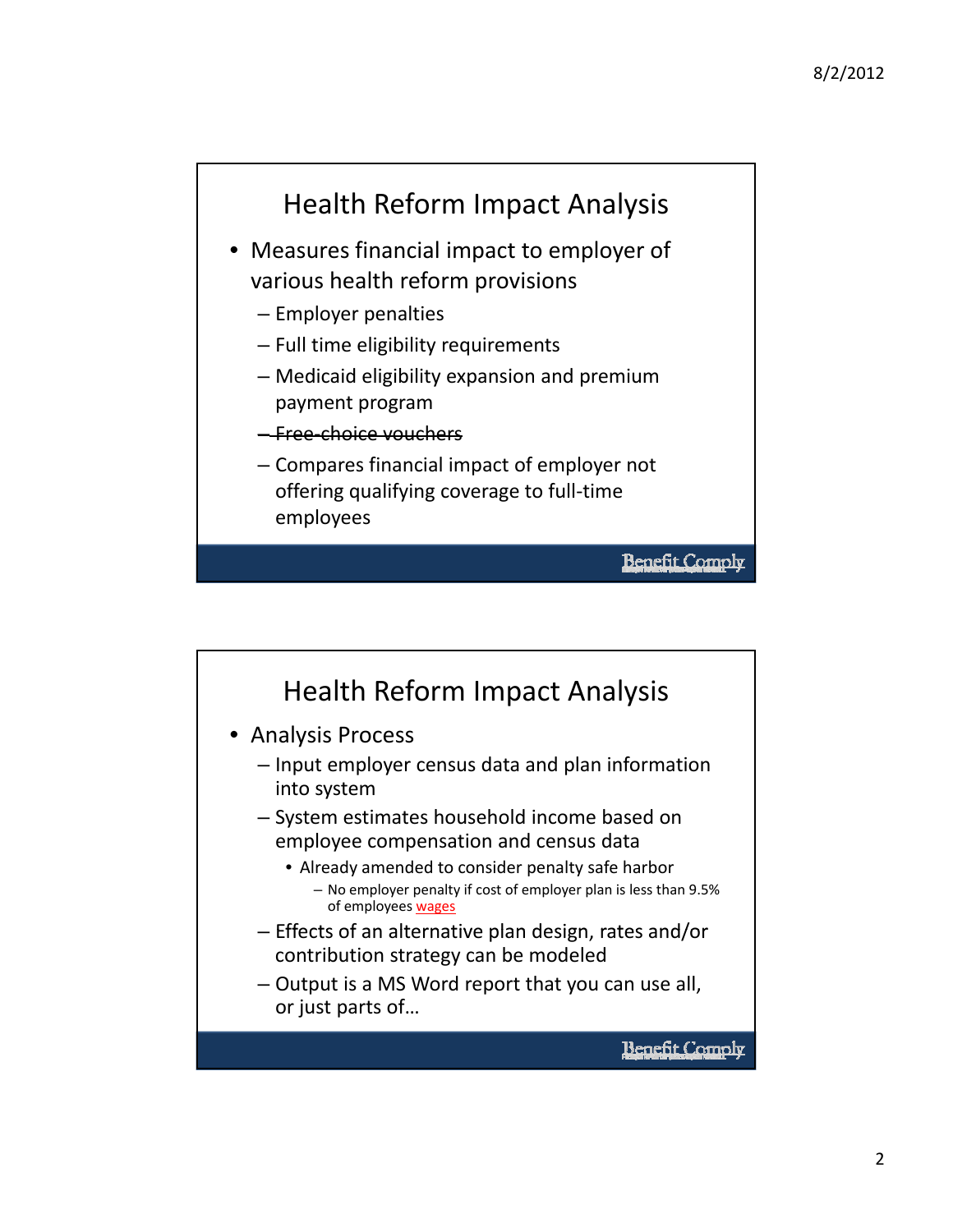

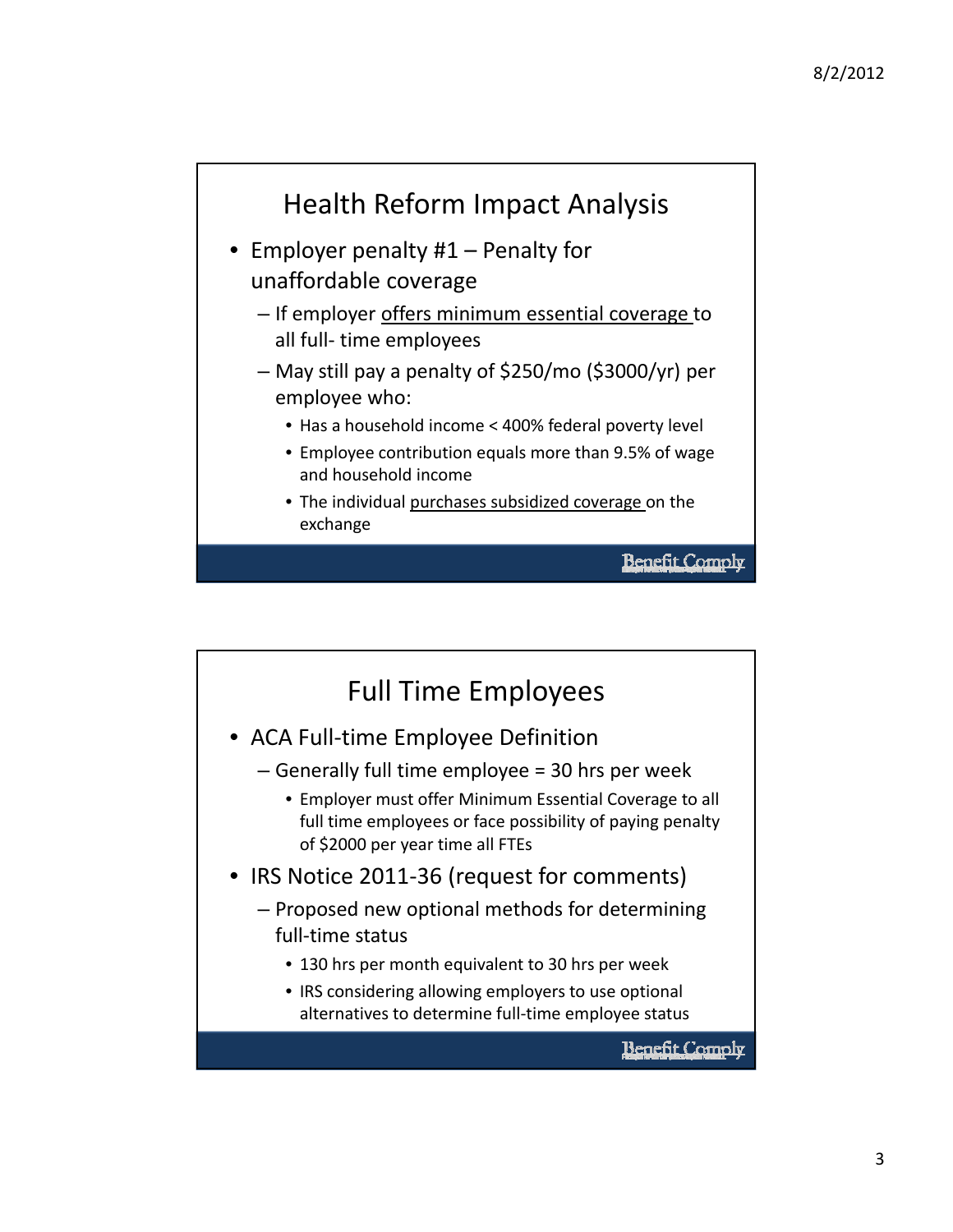## Full Time Employees

- Full-time Employee Definition (cont.)
	- Measurement and stability periods
		- Employers will have a choice of look‐back "measurement period" to use of between 3‐12 months
			- Employer would have to work 130 hours in each month during measurement period to qualify as full‐time
		- Proposed "stability period" would be minimum of 6 months but no shorter than measurement period
		- These alternatives have only been proposed – IRS taking comments until June 2012

**Benefit Comply** 

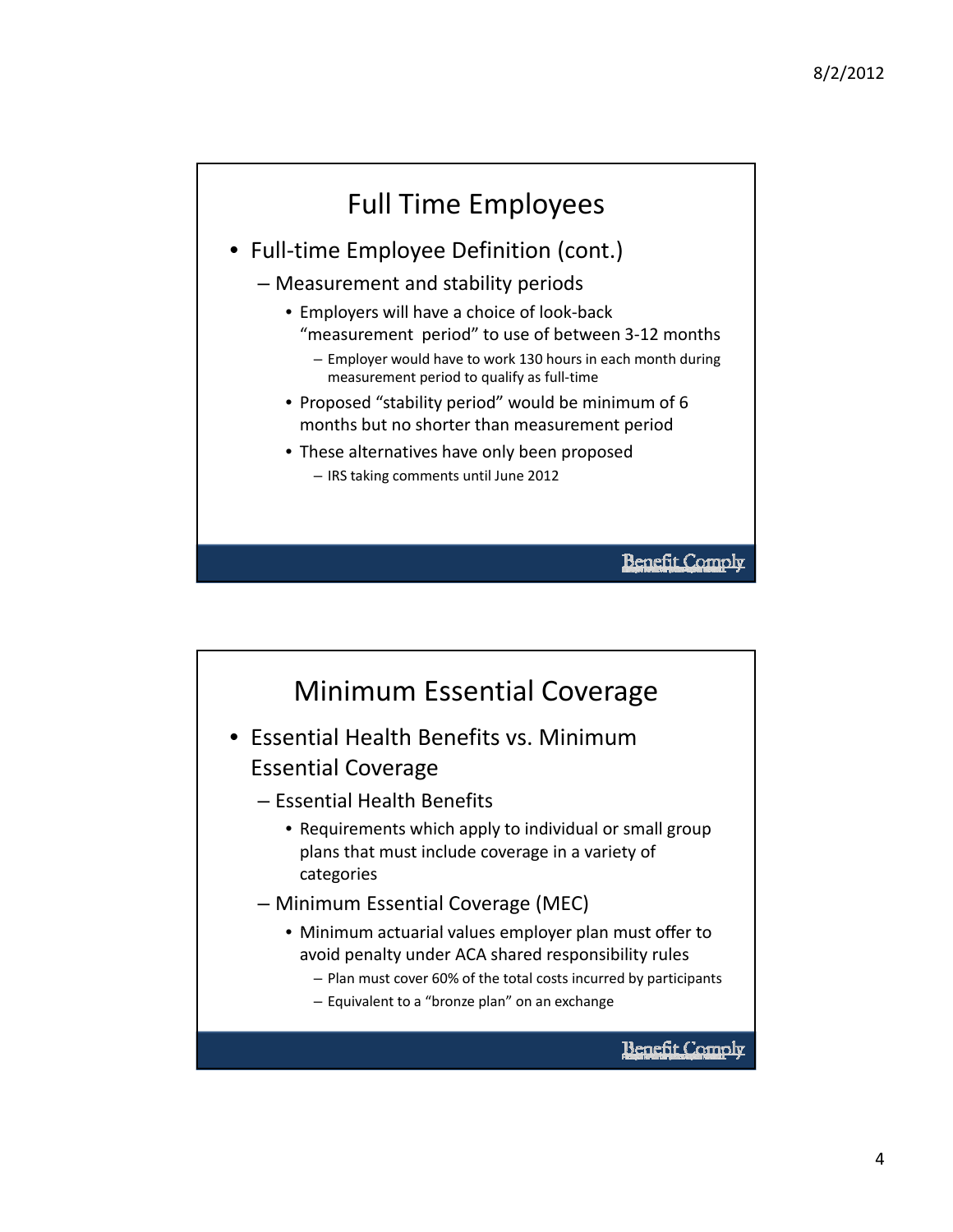

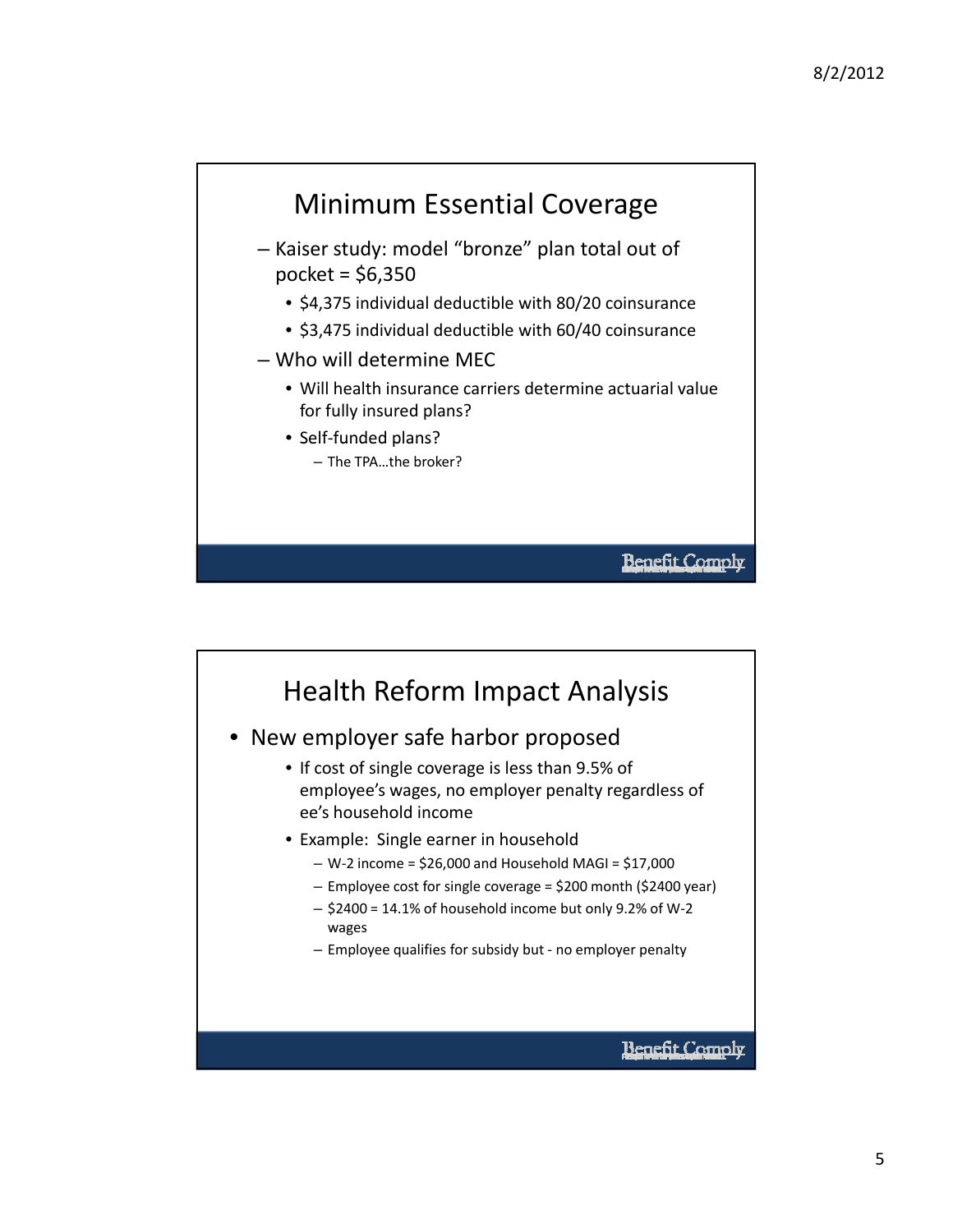

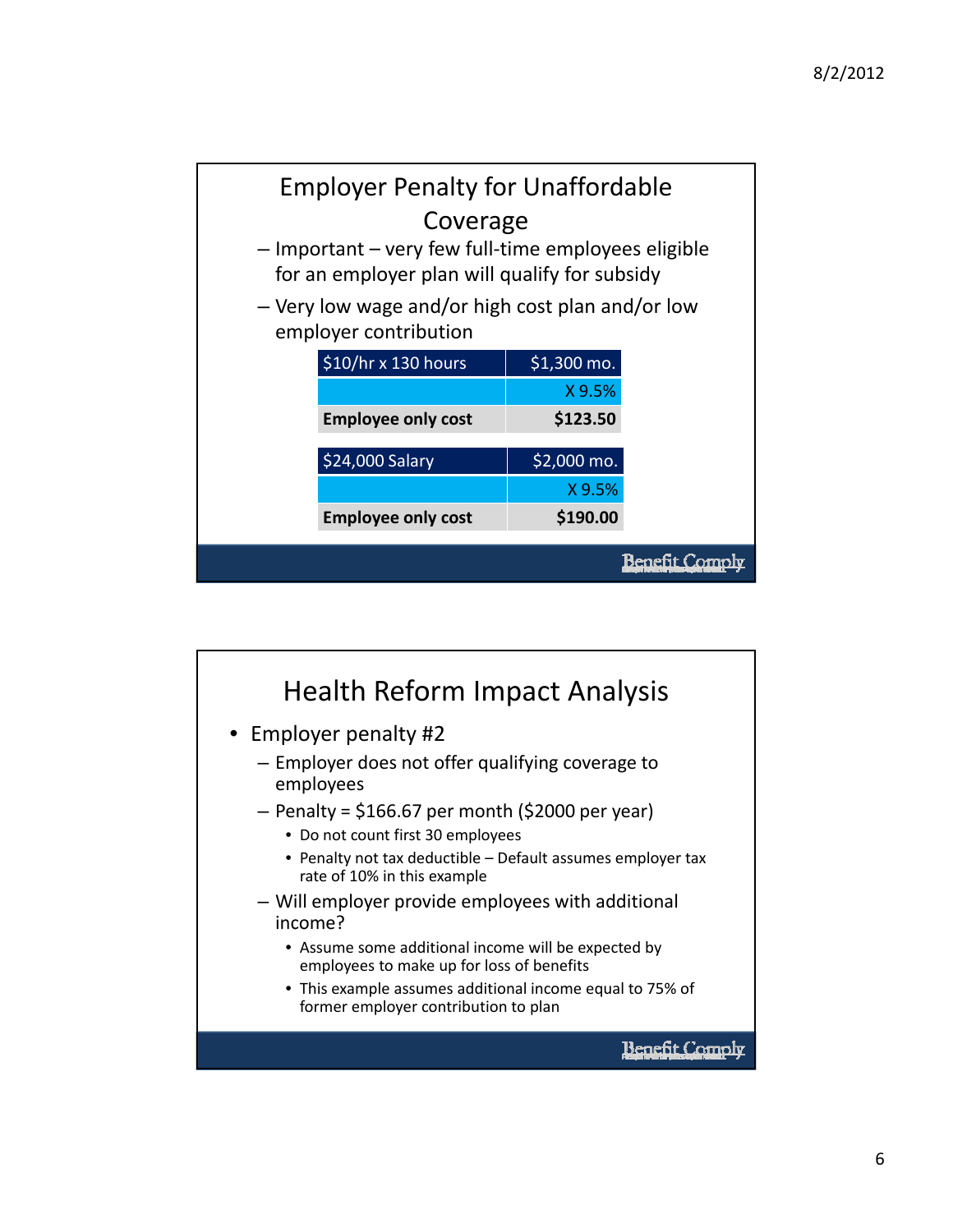